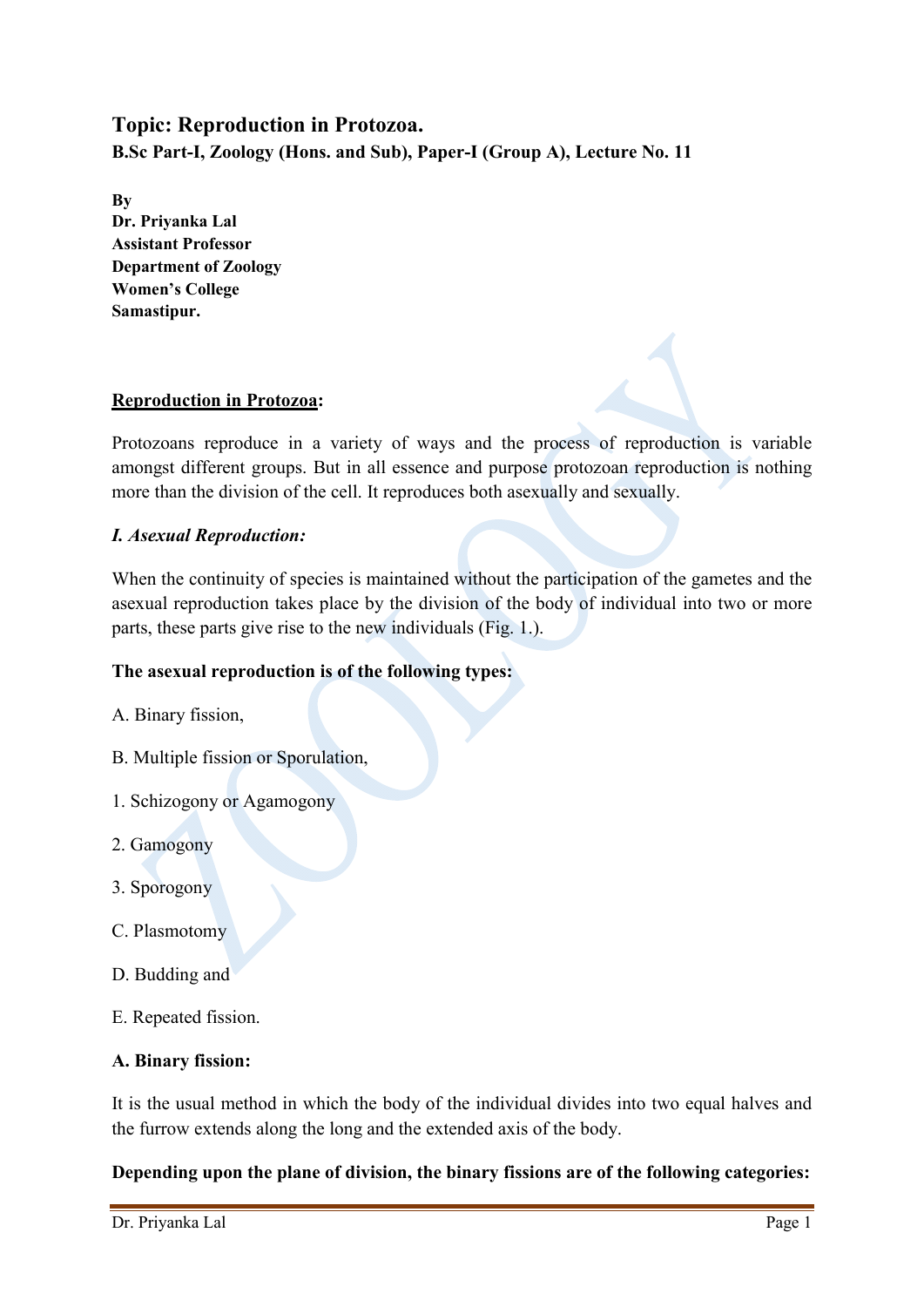# **(i) Longitudinal binary fission:**

The plane of constriction is along the long axis of the animal, e.g., *Euglena, Vorticella, Trypanosoma* etc.

### **(ii) Transverse binary fission:**

The plane of division of the body constricts transversely, e.g., *Paramoecium.*

### **(iii) Oblique binary fission:**

The plane of division is somewhat oblique, e.g., *Ceratium.*

The different organelles present in the body may divide or they may be retained by one of the daughter cells; while in the other cell regenerates the lost organelles. In extreme cases organelles disappear altogether and are regenerated by both the offspring.

#### **(iv) Encysted condition:**

In *Colpoda, Tellina* and in testaceans, binary fission takes place in encysted condition. One of the daughter individuals remains within the old test while the other moves away to form a new one.

### **B. Multiple fission or Sporulation:**

In multiple fission the body divides and a number of daughter individuals are formed. The nucleus divides a number of times and a multinucleate state results. The nuclei come to the periphery and gather some amount of cytoplasm round them. The cell-membrane breaks and daughter individuals corresponding to the number of nuclei are produced.

The number of individuals produced by multiple fission varies and sometimes as many as 1000 individuals are formed. Multiple fission occurs in Foraminifera, Radiolarians and Sporozoans.

#### **Multiple fission is also known by the following names:**

#### **1. Schizogony or Agamogony:**

When the products of the fission directly develop into individuals as in *Plasmodium* in the red blood cells or hepatic cells of man.

#### **2. Gamogony:**

When the products are sex cells as the microgametocytes of *Plasmodium*.

### **3. Sporogony:**

When it occurs following sexual fusion as in *Monocystis* and *Plasmodium.*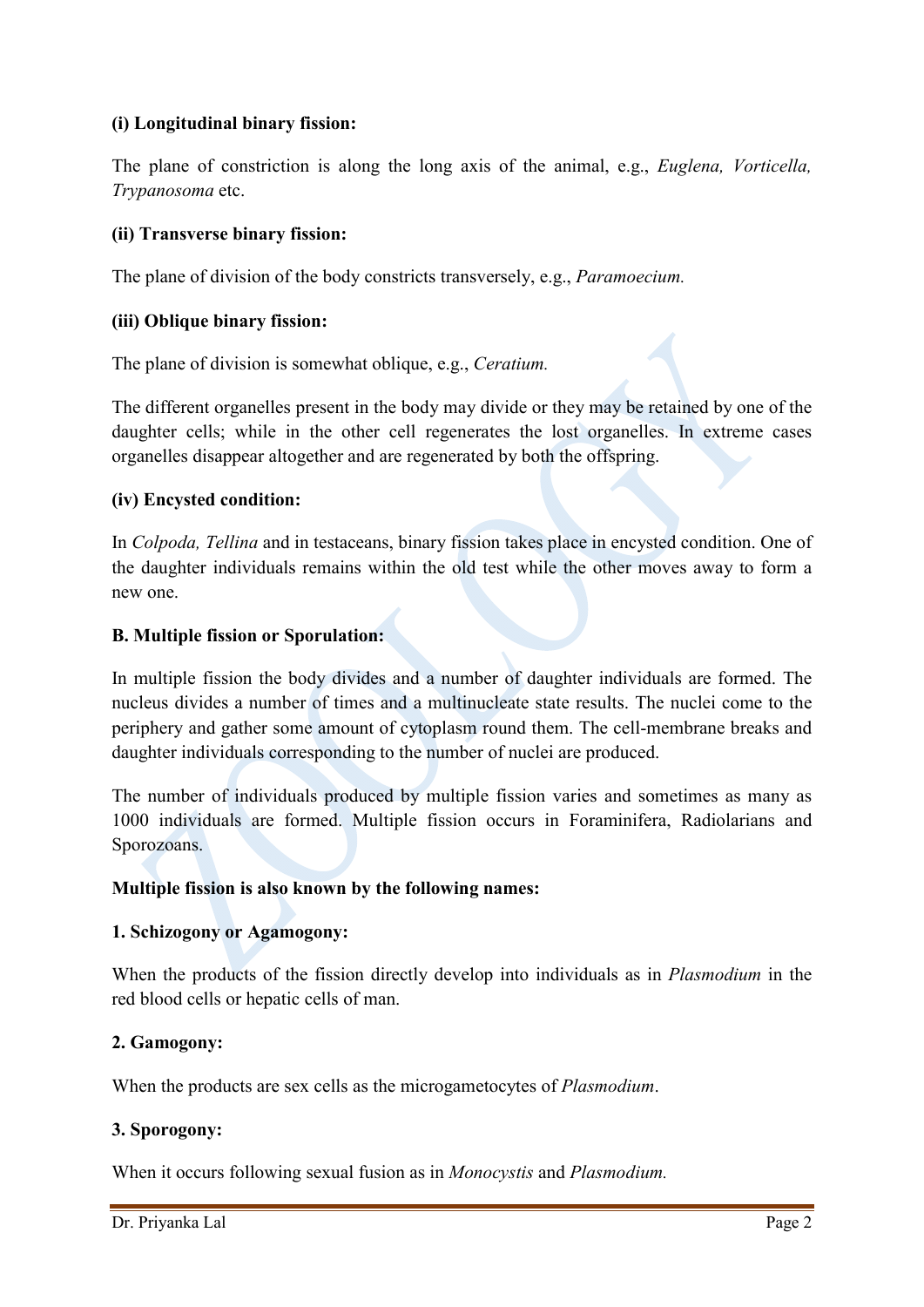# **C. Plasmotomy:**

It is the division of the cell-body without nuclear division and occurs in many multinucleate ciliates like *Opalina.*

# **D. Budding:**

It is a process in which one or more individuals are produced on the body of the parent and are budded off. The individuals generally do not resemble the mother and undergo further development before or after being free. Budding occurs only in *Suctoria*. The site of bud formation may be inside or outer side of the body.

## **1. Exogenous bud:**

When the buds are constricted off to the exterior as in *Noctiluca* and some *Myxosporidia*.

## **2. Endogenous bud:**

When the buds are formed in the brood chamber or internal spaces of the mother body and come out later as in *Testaceans, Arcella, Suctorians* and many *Myxosporidia.*

## **E. Repeated fission:**

In which equal division of the nucleus occurs twice or thrice forming four or eight nuclei which do not separate till the process for which the nucleus divides is complete as in the micronucleus of *Paramoecium* and *Volvox.*



Fig. 1. Binary fission in Protozoa. A – *Amoeba* (irregular). B – *Euglena* (longitudinal). C – *Paramecium* (transverse). D – *Ceratium* (oblique). E – *Euglypha* (two stages in fission).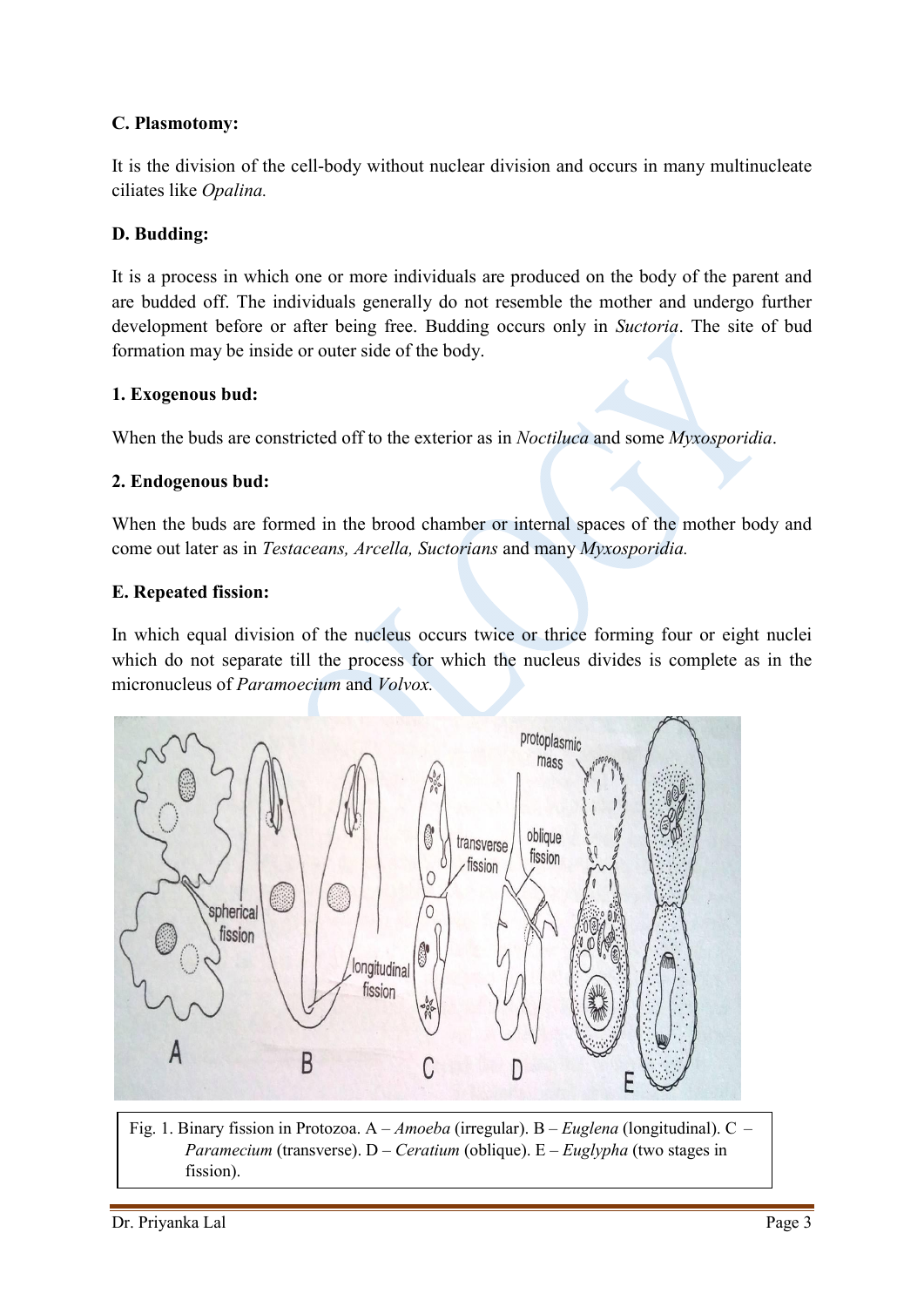# *II. Sexual Reproduction:*

Sexual reproduction is one when it takes place by the union of two entire individuals or it involves merely the nuclear exchange and their subsequent fusion.

## **In Protozoa the sexual reproduction occurs by the following processes:**

## **A. Syngamy or Copulation:**

Syngamy is the complete fusion of two sex cells or gametes, resulting in the formation of zygote. Depending upon the degree of differentiation displayed, by the fusing gametes, syngamy is of the following types:

### **(a) Hologamy:**

The two ordinary mature protozoan individuals do not form gametes but themselves behave as gametes and fuse together to form zygote. It occurs in a few Sarcodina and Mastigophora.

## **(b) Isogamy:**

When two fusing gametes are similar in size and shape and cannot be morphologically distinguished from each other though there exist physiological differences, they are called isogametes and their union, isogamy. The isogametes are generally produced by multiple fission. Isogamy is common in *Forminifera*, *Gregarines* and *Phytomonadina* like *Copromonas*.

### **(c) Anisogamy:**

It is fusion of dissimilar gametes. The copulating sex units are dissimilar in size, form and behaviour. The large and non-motile unit is called female or macrogamete and the small mobile one is termed male or microgamete in such fusion. They widely occur in *Phytomonadina* and *Sporozoa,* e.g., *Plasmodium*.

# **(d) Oogamy:**

In this case the gametes are quite dissimilar. The female gamete is non- motile egg and the male is a flagellate and motile sperm. It is found in *Volvax.*

### **(e) Paedogamy:**

When the fusing pronuclei are present in two different cells derived from a single parent cell, the process is called paedogamy. The process has been observed in *Actinophrys* sold by Blar (1922) and in some *Myxosporidia.*

### **Significance of syngamy:**

(i) Syngamy brings about a nuclear reorganization, and physiologically it has distinct effects.